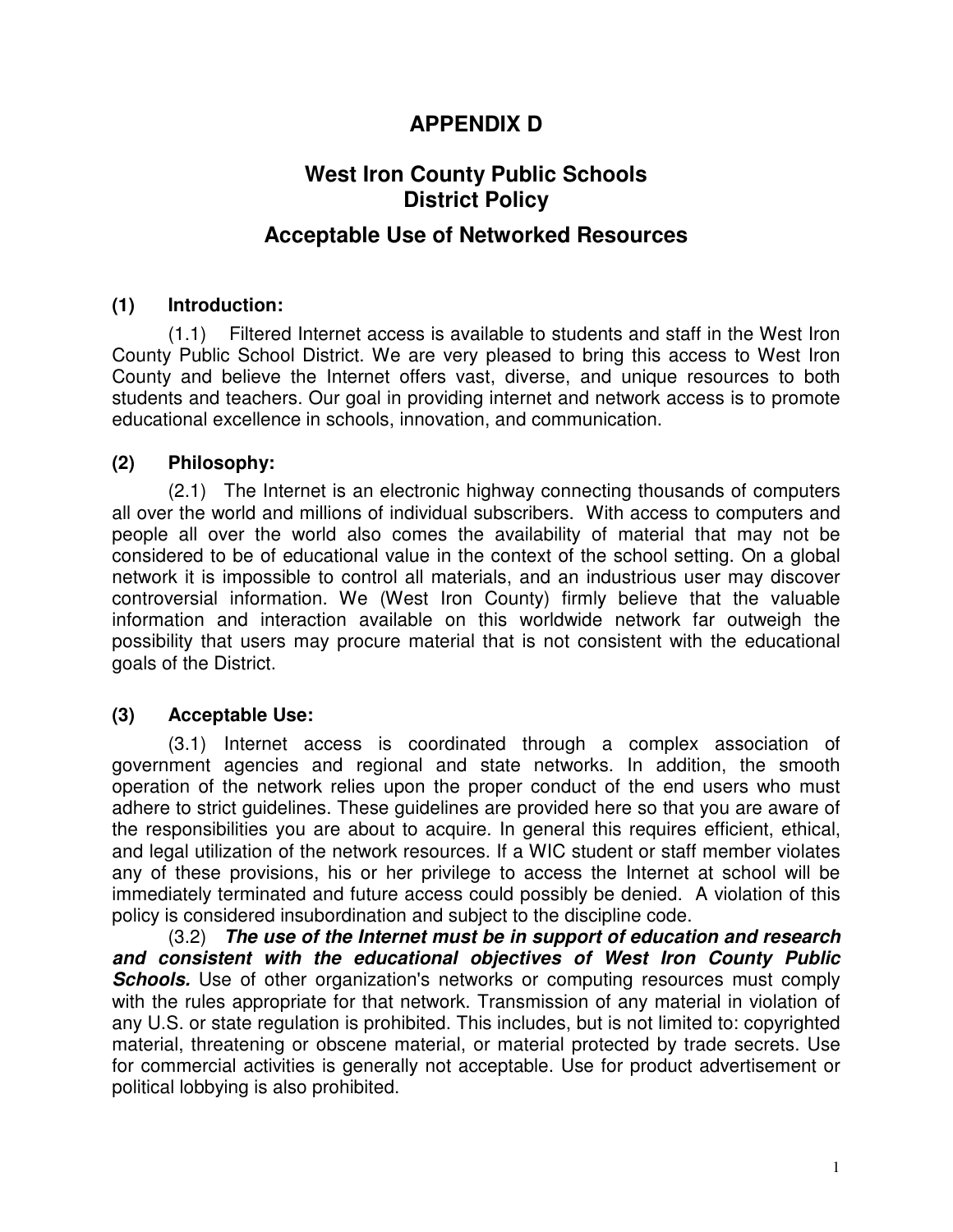#### **(4) Privileges:**

(4.1) The use of the Internet is a privilege, not a right, and inappropriate use will result in a cancellation of those privileges. The student's teacher will deem what is inappropriate use, in relation to WIC educational goals, and their decision is to be sent in writing to the Superintendent. Also, a teacher may suspend a student's privileges to use the network/Internet at any time as required. The administration, faculty, and staff of WIC may request teachers to deny, revoke, or suspend a specific student's privilege to access the network/Internet.

#### **(5) Network Etiquette:**

- (5.1) You are expected to abide by the generally accepted rules of network etiquette. These include, but are not limited to, the following:
	- Be polite. Do not get abusive in your messages to others.
	- Use appropriate language. Do not swear, use vulgarities or any other inappropriate language. Illegal activities are strictly forbidden.
	- Do not reveal any personal information (phone number, social security number, address, etc…) or any personal information of students or colleagues.
	- Do not use the network in such a way that you would disrupt the use of the network by other users.

#### **(6) Warranty:**

(6.1)West Iron County Public Schools and its Internet provider make no warranties of any kind, whether expressed or implied, for the service it is providing. WIC will not be responsible for any damages you suffer. This includes loss of data resulting from delays, non-deliveries, mis-deliveries, or service interruptions caused by its own negligence or your errors or omissions. Use of any information obtained via the Internet is at your own risk. WIC specifically denies any responsibility for the accuracy or quality of information obtained through its services.

#### **(7) Security:**

(7.1) Do not use a teacher's computer or lab computer without permission from that teacher, the lab coordinator, or librarian. Attempts to gain access to the Internet without permission of the teacher, lab coordinator, or librarian will result in cancellation of an individual's privilege to access the Internet. Any user identified as a security risk or having a history of problems with other computers may be denied access to the Internet.

(7.2) Defeating the network security and filter systems will result in a loss of network/Internet and/or computer privileges. This includes the use of unauthorized proxy servers, hacking utilities, and web page proxies.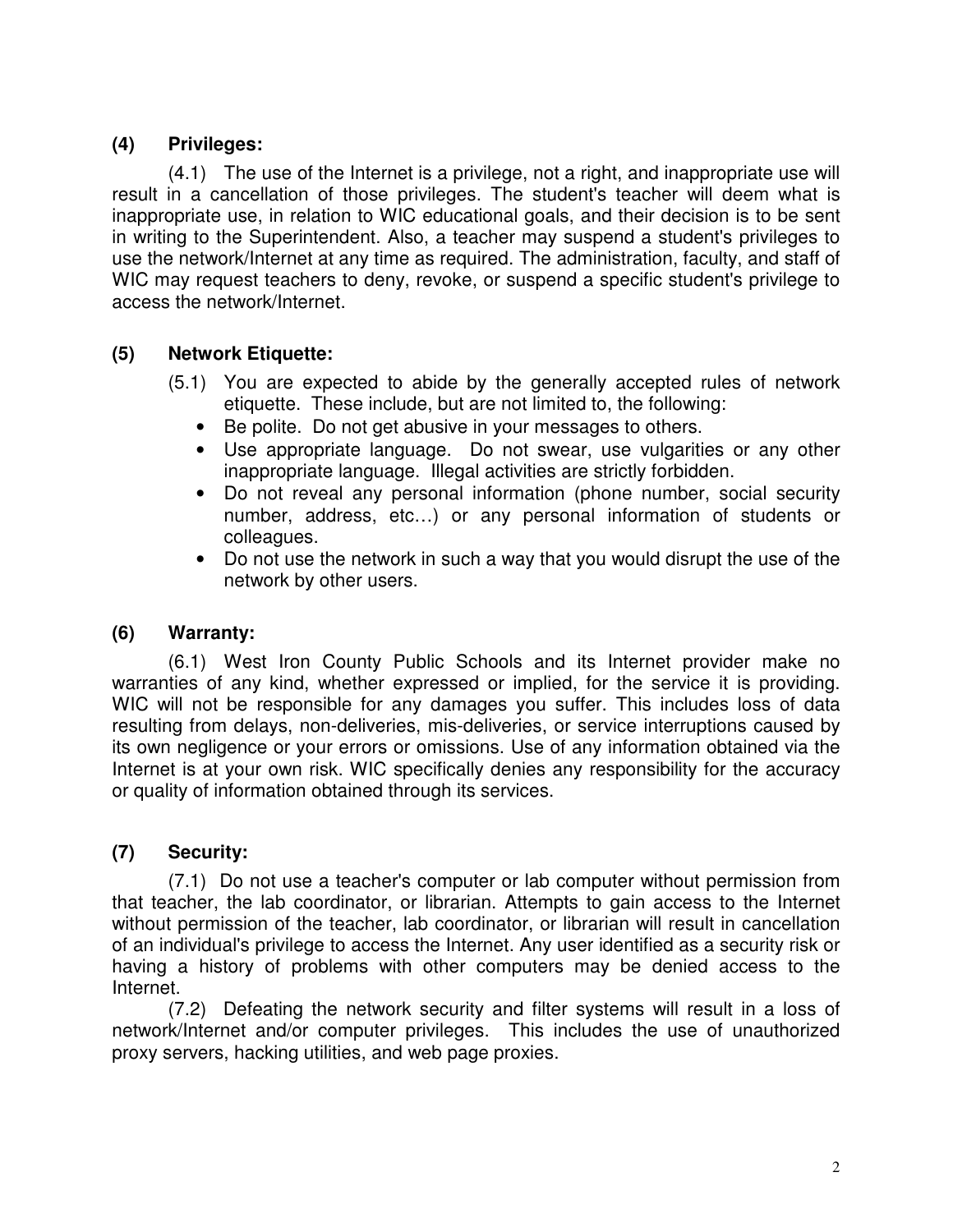#### **(8) Vandalism:**

 (8.1) Vandalism will result in cancellation of privileges. Vandalism is defined as any malicious attempt to harm or destroy data of another user, Internet, or any of the above listed agencies or other networks that are connected to the Internet backbone. This includes, but not limited to, the creation, uploading, downloading, or spreading of computer viruses, hacking or changing network settings, and modifying other users' files without permission.

### **(9) Restrictions:**

(9.1) When on the World Wide Web, if you happen to encounter a page that is not acceptable, simply click the back arrow or the back button and leave that page immediately. Do not wait for the page to load. Immediately contact a teacher, lab coordinator, or librarian and report the incident. If the accidental incident is reported immediately, the incident will not be considered a violation and no disciplinary action will be taken.

(9.2) E-mail is only allowed under direct teacher approval and supervision. All other use of e-mail is strictly prohibited. When receiving e-mail, if the correspondence becomes unacceptable, such as the use of profanity or racial epithets (slurs), simply close the e-mail message. Do not answer or reply to anyone using unacceptable language or terms. Any improper e-mail message needs to be brought to the immediate attention of a teacher, lab coordinator, or librarian.

(9.3) No Internet material, including but not limited to: programs, movie clips, sound bites, graphics, or other data may not be DOWNLOADED or PRINTED without the explicit permission of teacher, lab coordinator, or librarian.

(9.4) Chat groups, chat rooms or any form of chat is only allowed under direct teacher approval and supervision. All other use of chat is strictly prohibited.

(9.5) Any Internet material, including music lyrics, may be viewed only if it is free from questionable language, inappropriate behavior or any other offensive content.

(9.6) Students and staff are provided a storage place on the network referred to as a "home directory." Since storage space on the network is limited, home directories will be limited in size. Music files, audio players, game files, and video files are prohibited. These files may be saved in a shared space with prior teacher approval for assignments/class projects, but they must be deleted after the assignment/class project is completed. Unauthorized files will be deleted from home drives. A first offense will result in a warning and parent notification; a second offense will result in loss of computer privileges.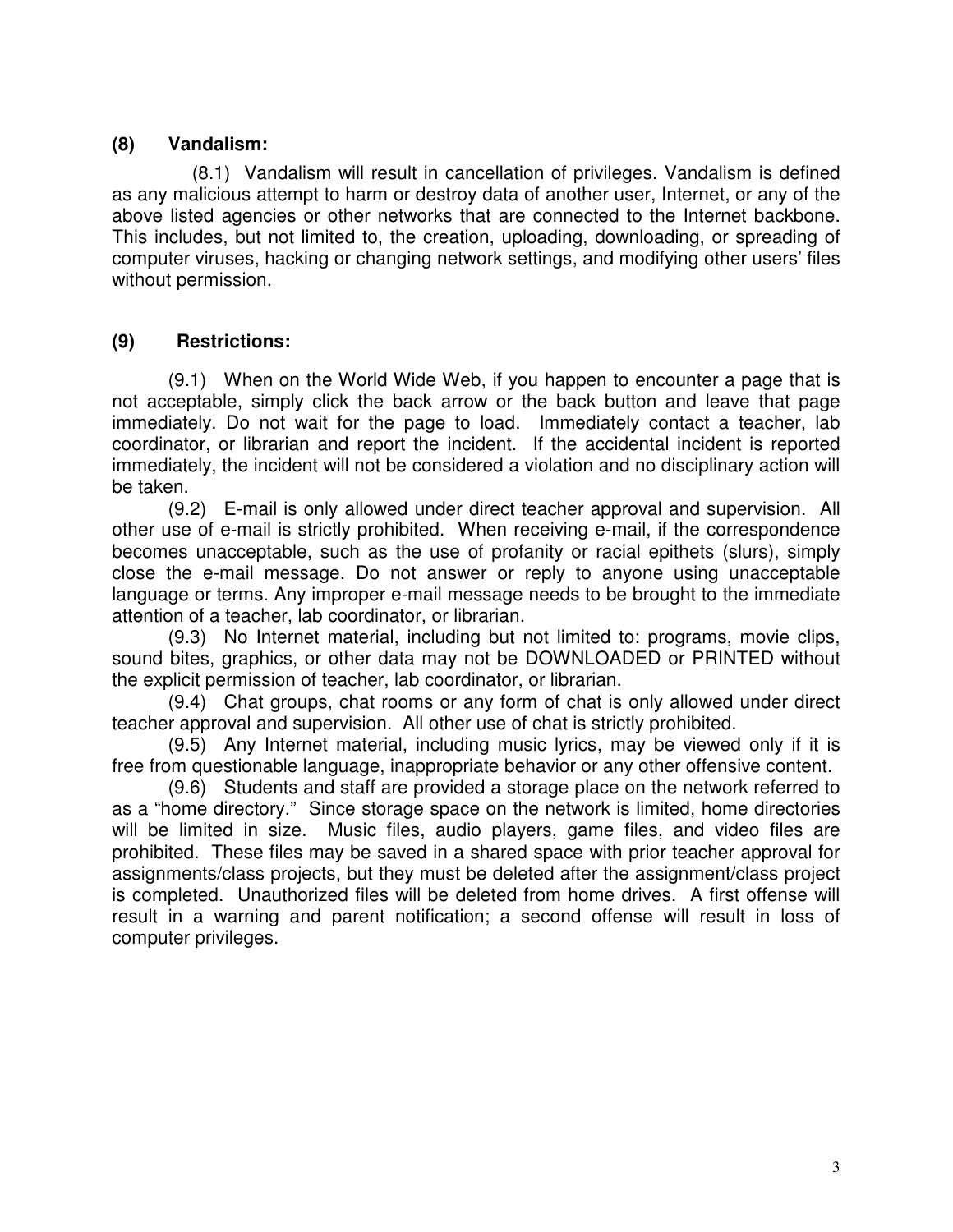## **COMPUTER USE DISCIPLINE GUIDELINES**

|                                                                                                                                                          | <b>FIRST</b>                                                          | <b>SECOND</b>                                                            | <b>THIRD</b>                                                             |
|----------------------------------------------------------------------------------------------------------------------------------------------------------|-----------------------------------------------------------------------|--------------------------------------------------------------------------|--------------------------------------------------------------------------|
| <b>VIOLATION</b>                                                                                                                                         | <b>OFFENSE</b>                                                        | <b>OFFENSE</b>                                                           | <b>OFFENSE</b>                                                           |
| Accessing the network of<br>Internet without a parent-signed<br>Acceptable Use Policy.                                                                   | Loss of access for<br>remainder of year.<br>Parent/guardian notified. | N/A                                                                      | N/A                                                                      |
| Illegal access to restricted areas<br>with deliberate modification or<br>damage to files.                                                                | Loss of access for<br>remainder of year.<br>Parent/guardian notified. | N/A                                                                      | N/A                                                                      |
| Deliberate downloading of virus<br>or other damage to computer<br>files.                                                                                 | Loss of access for<br>remainder of year.<br>Parent/guardian notified. | N/A                                                                      | N/A                                                                      |
| Transmitting unreleased stories,<br>pictures, or confidential<br>information reports (i.e.,<br>someone's address or phone<br>number without permission). | Loss of access for<br>remainder of year.<br>Parent/guardian notified. | N/A                                                                      | N/A                                                                      |
| Vandalism of equipment.                                                                                                                                  | Loss of access for<br>remainder of year.<br>Parent/guardian notified. | N/A                                                                      | N/A                                                                      |
| Allowing illegal access to the<br>network or Internet by letting<br>someone use your log-in.                                                             | 2 weeks loss of access.<br>Parent/guardian notified.                  | Loss of access for<br>remainder of year.<br>Parent/guardian<br>notified. | N/A                                                                      |
| Accessing the network or<br>Internet using someone else's<br>log-in.                                                                                     | 2 weeks loss of access.<br>Parent/guardian notified.                  | Loss of access for<br>remainder of year.<br>Parent/guardian<br>notified. | N/A                                                                      |
| Unauthorized use of account or<br>illegal access to restricted areas.                                                                                    | 2 weeks loss of access.<br>Parent/guardian notified.                  | Loss of access for<br>remainder of year.<br>Parent/guardian<br>notified. | N/A                                                                      |
| Bypassing filter system/network<br>restrictions.                                                                                                         | 2 weeks loss of access.<br>Parent/guardian notified.                  | Loss of access for<br>remainder of year.<br>Parent/guardian<br>notified. | $N/A$ .                                                                  |
| Printing non-educational<br>materials, an excess of material,<br>and/or inappropriate material.                                                          | 2 weeks loss of access.<br>Parent/guardian notified.                  | Loss of access for<br>remainder of year.<br>Parent/guardian<br>notified. | N/A                                                                      |
| Unsupervised use of computers<br>or computer lab.                                                                                                        | Verbal warning.<br>Parent/guardian notified.                          | 2 weeks loss of<br>access.<br>Parent/guardian<br>notified.               | Loss of access for<br>remainder of year.<br>Parent/guardian<br>notified. |
| Unauthorized e-mail or chatting.                                                                                                                         | Verbal warning.<br>Parent/guardian notified.                          | 2 weeks loss of<br>access.<br>Parent/guardian<br>notified.               | Loss of access for<br>remainder of year.<br>Parent/guardian<br>notified. |
| Transmitting inappropriate or<br>offensive language.                                                                                                     | Verbal warning.<br>Parent/guardian notified.                          | 2 weeks loss of<br>access.<br>Parent/guardian<br>notified.               | Loss of access for<br>remainder of year.<br>Parent/guardian<br>notified. |
| Downloading of programs or<br>games.                                                                                                                     | Verbal warning.<br>Parent/guardian notified.                          | 2 weeks loss of<br>access.<br>Parent/guardian<br>notified.               | Loss of access for<br>remainder of year.<br>Parent/guardian<br>notified. |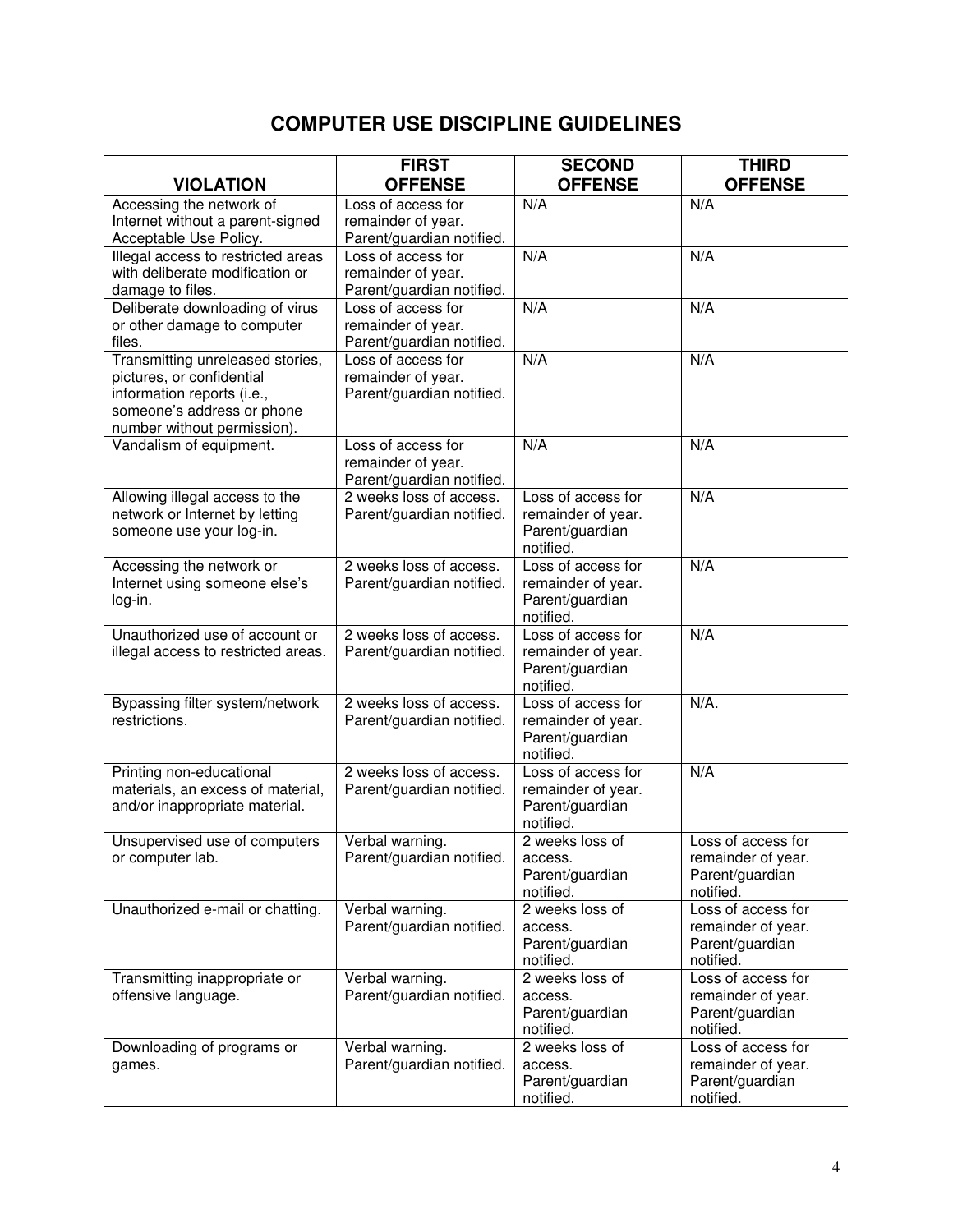| Downloading of pictures, sound<br>clips, etc. without staff/teacher<br>approval.                            | Verbal warning.<br>Parent/guardian notified. | 2 weeks loss of<br>access.<br>Parent/guardian<br>notified. | Loss of access for<br>remainder of year.<br>Parent/guardian<br>notified. |
|-------------------------------------------------------------------------------------------------------------|----------------------------------------------|------------------------------------------------------------|--------------------------------------------------------------------------|
| Ripping or downloading music to<br>home drive.                                                              | Verbal warning.<br>Parent/guardian notified. | 2 weeks loss of<br>access.<br>Parent/guardian<br>notified. | Loss of access for<br>remainder of year.<br>Parent/guardian<br>notified. |
| Saving of wallpaper, screen<br>saver, icons, etc. to local<br>workstation or changes to<br>system settings. | Verbal warning.<br>Parent/guardian notified. | 2 weeks loss of<br>access.<br>Parent/guardian<br>notified. | Loss of access for<br>remainder of year.<br>Parent/guardian<br>notified. |
| Creating/saving inappropriate<br>files or documents to a work-<br>station or network/home drive.            | Verbal warning.<br>Parent/guardian notified. | 2 weeks loss of<br>access.<br>Parent/guardian<br>notified. | Loss of access for<br>remainder of year.<br>Parent/guardian<br>notified. |
| Playing games of a non-<br>educational nature.                                                              | Verbal warning.<br>Parent/guardian notified. | 2 weeks loss of<br>access.<br>Parent/guardian<br>notified. | Loss of access for<br>remainder of year.<br>Parent/guardian<br>notified. |